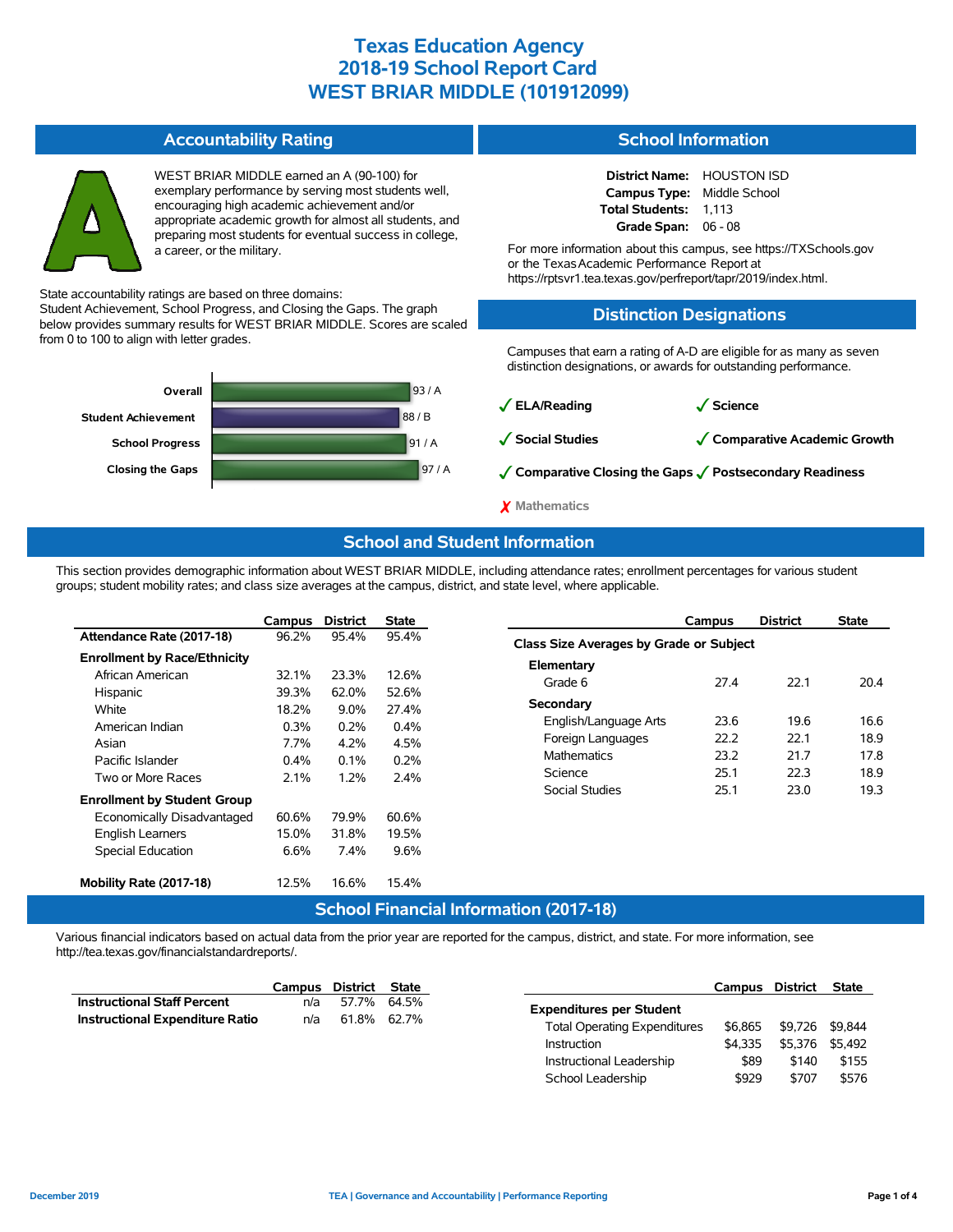### **STAAR Outcomes**

This section provides STAAR performance and Academic Growth outcomes. Academic Growth measures whether students are maintaining performance or improving from year to year.

|                                                                                |      |              |     |     |                                         |     |     |                          |       |                 | Two or        |        |
|--------------------------------------------------------------------------------|------|--------------|-----|-----|-----------------------------------------|-----|-----|--------------------------|-------|-----------------|---------------|--------|
|                                                                                |      |              |     |     | African                                 |     |     | American                 |       | Pacific         | <b>More</b>   | Econ   |
|                                                                                |      | <b>State</b> |     |     | District Campus American Hispanic White |     |     | Indian                   | Asian | <b>Islander</b> | Races         | Disadv |
| STAAR Performance Rates at Approaches Grade Level or Above (All Grades Tested) |      |              |     |     |                                         |     |     |                          |       |                 |               |        |
| All Subjects                                                                   | 2019 | 78%          | 72% | 84% | 77%                                     | 82% | 96% | 100%                     | 95%   | 85%             | 90%           | 79%    |
|                                                                                | 2018 | 77%          | 70% | 86% | 78%                                     | 85% | 93% | 80%                      | 96%   | 85%             | 92%           | 81%    |
| ELA/Reading                                                                    | 2019 | 75%          | 69% | 83% | 75%                                     | 80% | 97% | $\ast$                   | 93%   | $\ast$          | 88%           | 77%    |
|                                                                                | 2018 | 74%          | 66% | 84% | 78%                                     | 82% | 92% | $\ast$                   | 94%   | 80%             | 93%           | 80%    |
| Mathematics                                                                    | 2019 | 82%          | 77% | 85% | 77%                                     | 84% | 96% | $\ast$                   | 98%   | $\ast$          | 84%           | 81%    |
|                                                                                | 2018 | 81%          | 76% | 88% | 80%                                     | 87% | 94% | $\ast$                   | 100%  | 80%             | 93%           | 84%    |
| Writing                                                                        | 2019 | 68%          | 64% | 78% | 67%                                     | 75% | 94% | $\ast$                   | 88%   | $\ast$          | $\ast$        | 68%    |
|                                                                                | 2018 | 66%          | 59% | 84% | 79%                                     | 81% | 88% | $\ast$                   | 97%   | $\ast$          | 100%          | 79%    |
| Science                                                                        | 2019 | 81%          | 74% | 88% | 81%                                     | 85% | 97% | $\ast$                   | 100%  | *               | 100%          | 83%    |
|                                                                                | 2018 | 80%          | 72% | 84% | 68%                                     | 85% | 95% | $\overline{\phantom{a}}$ | 96%   | $\ast$          | 88%           | 77%    |
| Social Studies                                                                 | 2019 | 81%          | 75% | 88% | 85%                                     | 85% | 94% | $\ast$                   | 100%  | *               | 100%          | 84%    |
|                                                                                | 2018 | 78%          | 72% | 88% | 76%                                     | 92% | 93% |                          | 92%   | *               | 88%           | 84%    |
|                                                                                |      |              |     |     |                                         |     |     |                          |       |                 |               |        |
| STAAR Performance Rates at Meets Grade Level or Above (All Grades Tested)      |      |              |     |     |                                         |     |     |                          |       |                 |               |        |
| All Subjects                                                                   | 2019 | 50%          | 44% | 59% | 45%                                     | 54% | 78% | 86%                      | 89%   | 54%             | 71%           | 50%    |
|                                                                                | 2018 | 48%          | 42% | 59% | 45%                                     | 55% | 75% | 40%                      | 83%   | 46%             | 75%           | 49%    |
| <b>ELA/Reading</b>                                                             | 2019 | 48%          | 42% | 58% | 47%                                     | 53% | 76% | $\ast$                   | 84%   | $\ast$          | 68%           | 48%    |
|                                                                                | 2018 | 46%          | 40% | 58% | 49%                                     | 54% | 69% | $\ast$                   | 77%   | 40%             | 67%           | 49%    |
| Mathematics                                                                    | 2019 | 52%          | 47% | 61% | 43%                                     | 58% | 81% | $\ast$                   | 93%   | $\ast$          | 64%           | 52%    |
|                                                                                | 2018 | 50%          | 45% | 59% | 39%                                     | 55% | 79% | $\ast$                   | 90%   | 60%             | 80%           | 48%    |
| Writing                                                                        | 2019 | 38%          | 36% | 55% | 42%                                     | 49% | 69% | $\ast$                   | 85%   | $\ast$          | $\ast$        | 46%    |
|                                                                                | 2018 | 41%          | 36% | 58% | 47%                                     | 52% | 74% | ∗                        | 81%   | *               | 80%           | 48%    |
| Science                                                                        | 2019 | 54%          | 45% | 58% | 39%                                     | 51% | 84% | $\ast$                   | 93%   | $\ast$          | 88%           | 48%    |
|                                                                                | 2018 | 51%          | 41% | 61% | 46%                                     | 55% | 78% |                          | 80%   | *               | 75%           | 49%    |
| Social Studies                                                                 | 2019 | 55%          | 48% | 61% | 54%                                     | 50% | 79% | $\ast$                   | 96%   | $\ast$          | 75%           | 51%    |
|                                                                                | 2018 | 53%          | 45% | 66% | 49%                                     | 65% | 78% | $\blacksquare$           | 84%   | $\ast$          | 75%           | 57%    |
| STAAR Performance Rates at Masters Grade Level (All Grades Tested)             |      |              |     |     |                                         |     |     |                          |       |                 |               |        |
| All Subjects                                                                   | 2019 | 24%          | 21% | 32% | 17%                                     | 27% | 50% | 29%                      | 69%   | 46%             | 50%           | 23%    |
|                                                                                | 2018 | 22%          | 19% | 33% | 19%                                     | 28% | 49% | 20%                      | 64%   | 31%             | 45%           | 23%    |
| ELA/Reading                                                                    | 2019 | 21%          | 19% | 34% | 19%                                     | 32% | 51% | $\ast$                   | 64%   | $\ast$          | 48%           | 25%    |
|                                                                                | 2018 | 19%          | 18% | 33% | 21%                                     | 29% | 47% | $\ast$                   | 57%   | 40%             | 40%           | 24%    |
| Mathematics                                                                    | 2019 | 26%          |     | 28% | 13%                                     | 24% | 44% | $\ast$                   | 70%   | $\ast$          | 40%           | 20%    |
|                                                                                |      |              | 25% |     |                                         |     |     | $\ast$                   |       |                 |               |        |
|                                                                                | 2018 | 24%          | 23% | 29% | 12%                                     | 22% | 46% | $\ast$                   | 71%   | 20%<br>$\ast$   | 40%<br>$\ast$ | 19%    |
| Writing                                                                        | 2019 | 14%          | 14% | 29% | 22%                                     | 19% | 42% | $\ast$                   | 62%   | *               |               | 22%    |
|                                                                                | 2018 | 13%          | 12% | 29% | 15%                                     | 23% | 44% | $\ast$                   | 59%   |                 | 60%           | 20%    |
| Science                                                                        | 2019 | 25%          | 19% | 32% | 9%                                      | 24% | 62% |                          | 79%   | *<br>$\ast$     | 38%           | 21%    |
|                                                                                | 2018 | 23%          | 18% | 40% | 21%                                     | 37% | 55% |                          | 68%   |                 | 50%           | 28%    |
| Social Studies                                                                 | 2019 | 33%          | 27% | 40% | 24%                                     | 31% | 65% |                          | 79%   |                 | 75%           | 30%    |
|                                                                                | 2018 | 31%          | 25% | 46% | 36%                                     | 39% | 62% |                          | 64%   | *               | 50%           | 35%    |
| Academic Growth Score (All Grades Tested)                                      |      |              |     |     |                                         |     |     |                          |       |                 |               |        |
| <b>Both Subjects</b>                                                           | 2019 | 69           | 68  | 72  | 68                                      | 71  | 78  | *                        | 83    | 88              | 66            | 70     |
|                                                                                | 2018 | 69           | 68  | 71  | 66                                      | 70  | 74  | $\ast$                   | 81    | 50              | 80            | 69     |
| ELA/Reading                                                                    | 2019 | 68           | 68  | 72  | 66                                      | 71  | 81  | ∗                        | 82    | *               | 68            | 69     |
|                                                                                | 2018 | 69           | 69  | 72  | 69                                      | 72  | 75  | ∗                        | 78    | $\ast$          | 75            | $70\,$ |
| Mathematics                                                                    | 2019 | 70           | 68  | 72  | 69                                      | 72  | 75  | ∗                        | 85    | *               | 64            | 71     |
|                                                                                | 2018 | 70           | 68  | 69  | 64                                      | 67  | 73  | ∗                        | 84    | *               | 86            | 68     |

? Indicates that the data for this item were statistically improbable or were reported outside a reasonable range.<br>- Indicates zero observations reported for this group.<br>\* Indicates results are masked due to small numbers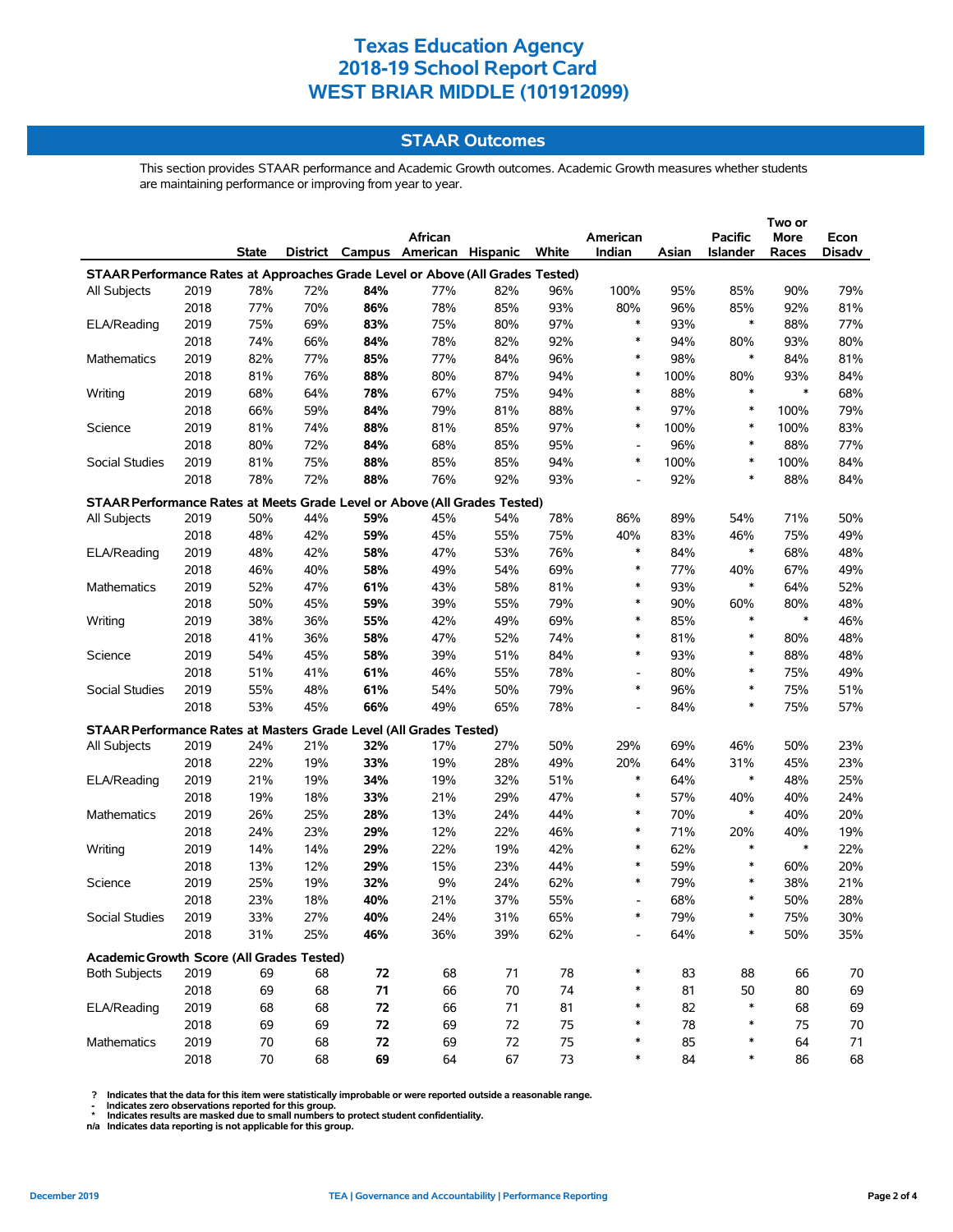#### **Prior-Year Non-Proficient and Student Success Initiative STAAR Outcomes**

Progress of Prior-Year Non-Proficient Students shows STAAR performance rates for students who did not perform satisfactorily in 2017-18 but did in 2018-19. Student Success Initiative shows rates related to the requirement for students to demonstrate proficiency on the reading and mathematics STAAR in grades 5 and 8.

|                                                       |              |                 |                                                   | African                                                               |                 |       | American |        | <b>Pacific</b>  | <b>More</b>              | Econ          |
|-------------------------------------------------------|--------------|-----------------|---------------------------------------------------|-----------------------------------------------------------------------|-----------------|-------|----------|--------|-----------------|--------------------------|---------------|
|                                                       | <b>State</b> | <b>District</b> | Campus                                            | American                                                              | <b>Hispanic</b> | White | Indian   | Asian  | <b>Islander</b> | Races                    | <b>Disadv</b> |
| <b>Progress of Prior-Year Non-Proficient Students</b> |              |                 |                                                   |                                                                       |                 |       |          |        |                 |                          |               |
| Sum of Grades 4-8                                     |              |                 |                                                   |                                                                       |                 |       |          |        |                 |                          |               |
| Reading                                               |              |                 |                                                   |                                                                       |                 |       |          |        |                 |                          |               |
| 2019                                                  | 41%          | 37%             | 42%                                               | 36%                                                                   | 43%             | 75%   | *        | 17%    | *               |                          | 21%           |
| 2018                                                  | 38%          | 34%             | 46%                                               | 35%                                                                   | 52%             | 42%   |          | $\ast$ |                 | $\ast$                   | 29%           |
| <b>Mathematics</b>                                    |              |                 |                                                   |                                                                       |                 |       |          |        |                 |                          |               |
| 2019                                                  | 45%          | 41%             | 45%                                               | 43%                                                                   | 46%             | 64%   |          | $\ast$ | $\ast$          |                          | 24%           |
| 2018                                                  | 47%          | 42%             | 53%                                               | 49%                                                                   | 58%             | 50%   |          | $\ast$ |                 | $\overline{\phantom{0}}$ | 30%           |
| <b>Students Success Initiative</b>                    |              |                 |                                                   |                                                                       |                 |       |          |        |                 |                          |               |
| <b>Grade 8 Reading</b>                                |              |                 |                                                   |                                                                       |                 |       |          |        |                 |                          |               |
|                                                       |              |                 |                                                   | Students Meeting Approaches Grade Level on First STAAR Administration |                 |       |          |        |                 |                          |               |
| 2019                                                  | 78%          | 72%             | 90%                                               | 90%                                                                   | 85%             | 98%   | *        | 100%   | *               | 100%                     | 63%           |
|                                                       |              |                 | <b>Students Requiring Accelerated Instruction</b> |                                                                       |                 |       |          |        |                 |                          |               |
| 2019                                                  | 22%          | 28%             | 10%                                               | 10%                                                                   | 15%             | 2%    | *        | 0%     | *               | 0%                       | 37%           |
| <b>STAAR Cumulative Met Standard</b>                  |              |                 |                                                   |                                                                       |                 |       |          |        |                 |                          |               |
| 2019                                                  | 85%          | 79%             | 92%                                               | 90%                                                                   | 88%             | 100%  | *        | 100%   | *               | 100%                     | 63%           |
|                                                       |              |                 |                                                   |                                                                       |                 |       |          |        |                 |                          |               |
| <b>Grade 8 Mathematics</b>                            |              |                 |                                                   |                                                                       |                 |       |          |        |                 |                          |               |
|                                                       |              |                 |                                                   | Students Meeting Approaches Grade Level on First STAAR Administration |                 |       |          |        |                 |                          |               |
| 2019                                                  | 82%          | 74%             | 87%                                               | 81%                                                                   | 85%             | 95%   | *        | 100%   |                 | 100%                     | 44%           |
|                                                       |              |                 | Students Requiring Accelerated Instruction        |                                                                       |                 |       |          |        |                 |                          |               |
| 2019                                                  | 18%          | 26%             | 13%                                               | 19%                                                                   | 15%             | 5%    | 0%       | 0%     |                 | 0%                       | 56%           |
| <b>STAAR Cumulative Met Standard</b>                  |              |                 |                                                   |                                                                       |                 |       |          |        |                 |                          |               |
| 2019                                                  | 88%          | 80%             | 89%                                               | 86%                                                                   | 88%             | 95%   | *        | 100%   |                 | 100%                     | 56%           |
|                                                       |              |                 |                                                   |                                                                       |                 |       |          |        |                 |                          |               |

 **? Indicates that the data for this item were statistically improbable or were reported outside a reasonable range.**

- Indicates zero observations reported for this group.<br>\* Indicates results are masked due to small numbers to protect student confidentiality.<br>n/a Indicates data reporting is not applicable for this group.

j,